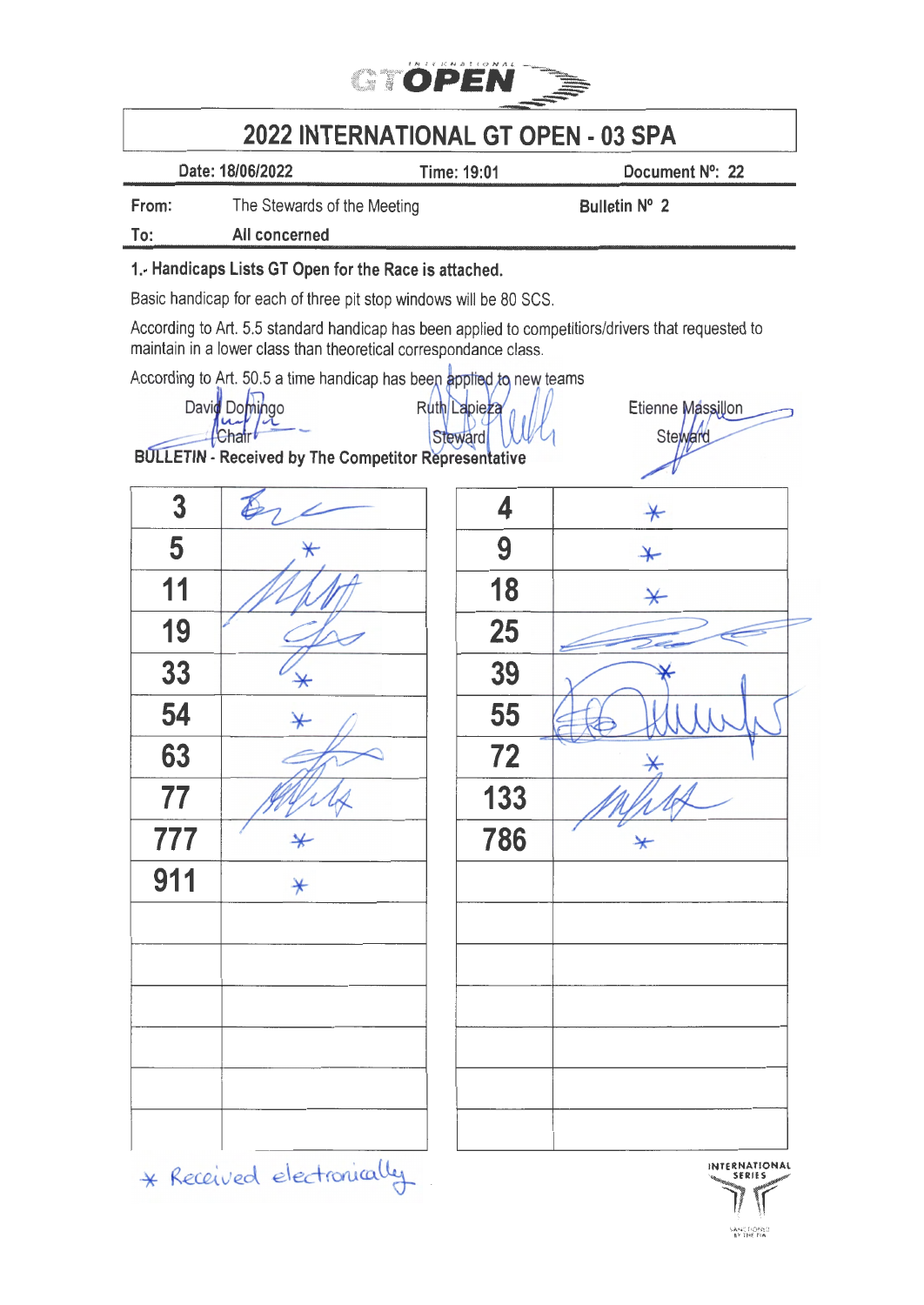

Handicaps for R1 for GTOpen SPA - 1<sup>st</sup> Change Window

|                | <b>GTOPEN</b><br>$\mathbf{r}$<br>Change on $# 1$ | <b>Basic</b><br>Handicap |                                     |                                   |             |                 | <b>HANDICAPS PRO</b><br><b>Additional Handicaps</b> |                       |             |             |                      |
|----------------|--------------------------------------------------|--------------------------|-------------------------------------|-----------------------------------|-------------|-----------------|-----------------------------------------------------|-----------------------|-------------|-------------|----------------------|
| N <sup>*</sup> | <b>Drivers / Pilotos</b>                         | Total<br>Handicap        | <b>Basic</b><br>Handles<br>$\alpha$ | Driver<br>Handicı<br>$\mathbf{a}$ | ESTORA<br>ă | ESTORIL<br>Race | <b>PAUL<br/>RICARE</b><br>Race 1                    | PAUL<br>RICARD<br>Rac | SPA<br>Race | <b>HUNG</b> | HING<br>ORIN<br>Race |
|                | Jordan Love<br>Frank Bird                        | 80                       | 80                                  | 0<br>Û                            | No entry    | No Entry        | No entry                                            |                       |             |             |                      |
| 19             | Kevin Gilardoni<br>Glenn Van Berlo               | B <sub>0</sub>           | 80                                  | $\bf{0}$<br>$\Omega$              |             |                 |                                                     |                       |             |             |                      |
| 63             | Benjamin Hites<br>Leonardo Pulcini               | 60                       | 80                                  | 0<br>$\bf{0}$                     |             |                 |                                                     |                       |             |             |                      |
| 72             | <b>Nick Moss</b><br>Joe Osborne                  | BO <sub>1</sub>          | 80                                  | $\mathbf{0}$<br>û                 |             |                 |                                                     |                       |             |             |                      |
| 911            | Sébastien Baud<br><b>Steve Jans</b>              | 80                       | 80                                  | Û<br>$\mathbf{0}$                 |             |                 | No entry                                            | No Entry              | No emby     |             |                      |

|              | GTOPEN                                             |                   |                       |                               |                              |                            |                          |                                |             |                           | <b>HANDICAPS PROAM</b>            |  |
|--------------|----------------------------------------------------|-------------------|-----------------------|-------------------------------|------------------------------|----------------------------|--------------------------|--------------------------------|-------------|---------------------------|-----------------------------------|--|
|              | Change on $# 1$                                    |                   | Basic<br>Handicao     |                               |                              |                            |                          | <b>Additional Handicape</b>    |             |                           |                                   |  |
| $N^*$        | Drivers / Pilotos                                  | Total<br>Handicap | Basic<br>Handica<br>P | Driver's<br>Handica<br>$\sim$ | Race <sub>1</sub><br>ESTORIL | $\sim$<br>ESTORIA<br>Race: | PAUL<br>RICARD<br>Race 1 | PAUL<br>RICARD<br>Race 2       | SPA<br>Raca | HUNGAR<br>ORING<br>Race 1 | HUNGAR<br>ORING<br>Race 2<br>Ring |  |
|              | Dino Steiner                                       | 80                | 80                    | Ü                             | No entru                     | No Entry                   |                          |                                |             |                           |                                   |  |
| $\mathbf{3}$ | <b>Max Hofer</b>                                   |                   |                       | B                             |                              |                            |                          |                                |             |                           |                                   |  |
| ß            | <b>Gutseppe Cipriani</b><br><b>Alex Frassineti</b> | 60                | 80                    | 0<br>0                        |                              |                            |                          | No entry   No Entry   No Entry |             |                           |                                   |  |
| $\bullet$    | Janine Shoffner<br>Moritz Kranz                    | 80                | 80                    | $\mathbf 0$<br>Ø              |                              |                            |                          |                                |             |                           |                                   |  |
| 18           | Reema Juffali<br>Adam Christodoulou                | 87                | 80                    | 7<br>$\bf{0}$                 |                              |                            |                          |                                |             |                           |                                   |  |
| 33           | <b>Florian Scholze</b><br><b>Alain Valente</b>     | 80                | 80                    | $\bf{0}$<br>o                 |                              |                            |                          |                                |             |                           |                                   |  |
| 39           | Piti Bhirombhakdi<br><b>Earl Bamber</b>            | 80                | 80                    | 0<br>$\overline{0}$           | No entru                     |                            | No Entry No Entry        |                                |             |                           |                                   |  |
| 54           | <b>Dexter Müller</b><br><b>Yannick Mettler</b>     | 80                | BO <sub>1</sub>       | $\bf{0}$<br>O                 |                              |                            |                          |                                |             |                           |                                   |  |
| 73           | Roman Ziemian<br><b>Axcil Jefferies</b>            | 60                | 80                    | O<br>$\mathbf{0}$             |                              |                            |                          |                                | No Entry    |                           |                                   |  |
| 133          | Murat Ruhl Cuhadaroglu<br>David Furnanelli         | 80                | 80                    | $\mathbf{0}$<br>$\bf{0}$      |                              |                            |                          |                                |             |                           |                                   |  |
| 777          | Marcin Jedlinski<br>Karol Basz                     | 80                | 80                    | a<br>0                        |                              |                            |                          |                                |             |                           |                                   |  |
| 911          | Sébastien Baud<br><b>Steve Jans</b>                | 87                | 80                    | 0<br>$\overline{\mathbf{z}}$  |                              | No entry   No Entry        |                          |                                |             |                           |                                   |  |

|                | <b>GTOPEN</b>                                       | 贮                        |                              |                                |                 |                              |                          |                             | <b>HANDICAPS AM</b> |                           |                                  |
|----------------|-----------------------------------------------------|--------------------------|------------------------------|--------------------------------|-----------------|------------------------------|--------------------------|-----------------------------|---------------------|---------------------------|----------------------------------|
|                | Change on # 1                                       | <b>Tiberales</b>         | <b>Basic</b><br>Handicap     |                                |                 |                              |                          | <b>Additional Handicape</b> |                     |                           |                                  |
| N <sup>2</sup> | Drivers / Pilotos                                   | <b>Total</b><br>Handicap | Basic<br>Handica<br>$\alpha$ | Driver's<br>Handica            | ESTORIL<br>Race | N<br><b>ESTORIL</b><br>Race: | PAUL<br>RICARD<br>Raca 1 | PAUL<br>RICARD<br>Reca 2    | <b>SPA</b><br>Race  | HUNGAI<br>ORING<br>Race 1 | <b>HUNOAR</b><br>ORING<br>Race 2 |
| $\mathbf{5}$   | <b>Stanislaw Jedlinsid</b><br>Krystian Korzenłowski | 80                       | 60                           | û<br>$\mathbf{D}$              |                 |                              |                          |                             |                     |                           |                                  |
| 007            | Pascal Bachmann                                     | 80                       | 80                           | $\pmb{\theta}$<br>$\mathbf{0}$ | No entry        | No Entry                     |                          |                             | No Entry            |                           |                                  |
| $\mathbf{a}$   | Guiseppe Cipriani                                   | 80                       | 80                           | 0<br>Ü.                        | No entru        | No Entry                     |                          |                             | <b>No Entro</b>     |                           |                                  |
| 11             | <b>Stephen Earle</b><br>Erwin Zanotti               | 80                       | 80                           | $\bf{0}$<br>$\mathbf{a}$       |                 |                              |                          |                             |                     |                           |                                  |
| 25             | Alexander Hrachowina<br>Martin Konrad               | 80                       | 80 <sup>°</sup>              | o<br>$\Omega$                  |                 |                              |                          |                             |                     |                           |                                  |
| 55             | Laurent de Meeus<br>Jamie Stanley                   | 101                      | 80                           | $\Omega$<br>21                 |                 |                              |                          |                             |                     |                           |                                  |
| 77             | Omar Jackson<br>Charles Hollings                    | 00                       | 80                           | 0<br>$\mathbf{0}$              |                 |                              |                          |                             |                     |                           |                                  |
| 93             | Daniel Dlaz-Varela<br>Jaume Font                    | 88                       | 80                           | 0<br>$\Omega$                  |                 |                              | No entru                 | No Entry                    | No Entry            |                           |                                  |
| 786            | Kild Sak Nana<br>Adam Osieka                        | 80                       | B <sub>0</sub>               | 0<br>û                         |                 |                              |                          |                             |                     |                           |                                  |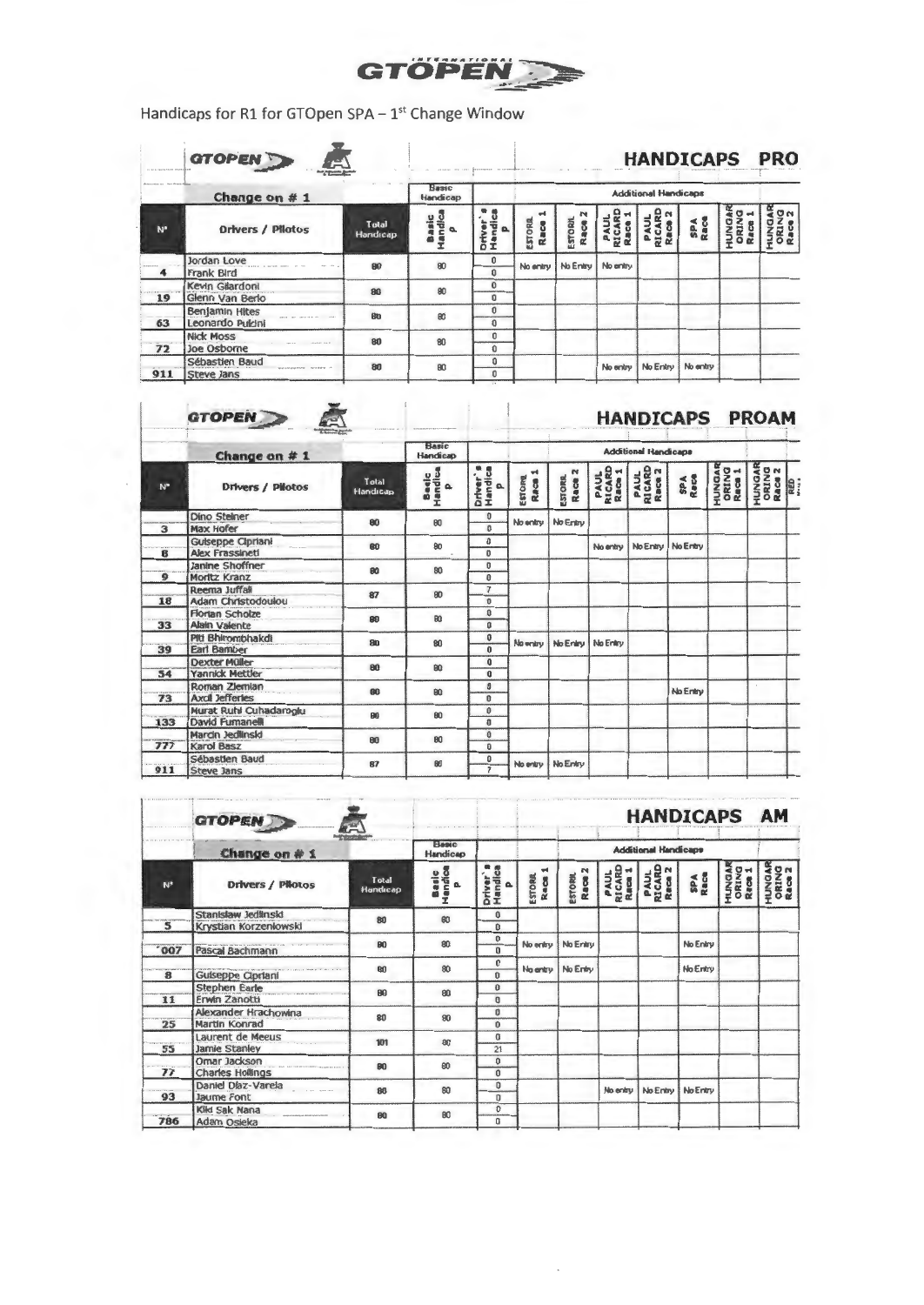

Handicaps for R1 for GTOpen SPA - 2nd Change Window

| <b>SALLAN</b>  | <b>GTOPEN</b>                      |                   |                              |                               |                |                        | <b>HANDICAPS</b>         |                             |             | <b>PRO</b>    |            |
|----------------|------------------------------------|-------------------|------------------------------|-------------------------------|----------------|------------------------|--------------------------|-----------------------------|-------------|---------------|------------|
|                | Change on $# 2$                    | $\sqrt{2}$        |                              |                               |                |                        |                          | <b>Additional Handicaps</b> |             |               |            |
| N <sup>*</sup> | Drivers / Pilotos                  | Total<br>Handreap | Basic<br>Handler<br>$\alpha$ | Drivar<br>Handica<br>$\Delta$ | <b>ESTORIL</b> | <b>ESTORIL</b><br>Race | PAUL<br>RICARD<br>Race 1 | PAUL<br>RICARD<br>Race 2    | SPA<br>Raca | ORINO<br>PAUL | <b>AND</b> |
| 4              | Jordan Love<br>Frank Bird          | 90                | 80                           | 0<br>0                        | No entry       | No Entry               | No entry                 | 10                          |             |               |            |
| 19             | Kevin Gilardoni<br>Glenn Van Berlo | 85                | 80                           | 0<br>O                        | 0              |                        |                          | 5                           |             |               |            |
| 63             | Benjamin Hites<br>Leonardo Pulcini | 80                | 80                           | 0<br>Ð                        | 10             | $\mathbf{u}$           | $-10$                    | $-10$                       |             |               |            |
| 72             | <b>Nick MOSS</b><br>Joe Osborne    | 100               | 80                           | o<br>O                        | 5              | 5                      | 10                       | n                           |             |               |            |
| 911            | Sébastien Baud<br>Steve Jans       | 80                | 80                           | O<br>û                        |                |                        | No entry                 | No Entry                    | No entry    |               |            |

|              | GTOPEN                                    | <b>Hardwood Substitute</b> |                              |                                      |                        |                               |                             |                          |             |                           | <b>HANDICAPS PROAM</b>    |     |  |  |  |
|--------------|-------------------------------------------|----------------------------|------------------------------|--------------------------------------|------------------------|-------------------------------|-----------------------------|--------------------------|-------------|---------------------------|---------------------------|-----|--|--|--|
|              | Change on $#2$                            |                            | <b>Basic</b><br>Handicao     |                                      |                        |                               | <b>Additional Handicaps</b> |                          |             |                           |                           |     |  |  |  |
| N*           | Drivers / Pilotos                         | Total<br>Handican          | Basic<br>Handica<br>$\Delta$ | Driver <sup>'</sup><br>$\Omega$      | <b>ESTORIL</b><br>Race | ิต<br><b>ESTORIL</b><br>Race: | PAUL<br>RICARD<br>Race 1    | PAUL<br>RICARD<br>Race 2 | SPA<br>Race | HUNGAR<br>ORING<br>Race 1 | HUNGAR<br>ORING<br>Race 2 | RED |  |  |  |
| 3            | <b>Dino Steiner</b><br><b>Max Hofer</b>   | 80                         | 80                           | G<br>ø                               | No entru               | No Entry                      |                             |                          |             |                           |                           |     |  |  |  |
| 8            | Guiseppe Cipriani<br>Alex Frassineti      | 90                         | 80                           | $\pmb{0}$<br>$\mathbf{r}$            |                        |                               | No entru                    | No Entry                 | No Entry    |                           |                           |     |  |  |  |
| $\mathbf{9}$ | Janine Shoffner<br>Moritz Kranz           | 80                         | 80                           | Û<br>0                               |                        |                               |                             |                          |             |                           |                           |     |  |  |  |
| 18           | Reema Juffall<br>Adam Christodoulou       | 107                        | 80                           | $\overline{\mathcal{E}}$<br>$\Omega$ | 10                     | $\mathbf{n}$                  | $-10$                       | $\mathbf{u}$             |             |                           |                           |     |  |  |  |
| 33           | Florian Scholze<br><b>Alatn Valente</b>   | 80                         | 80                           | $\mathbf{0}$<br>$\mathbf{D}$         |                        |                               |                             |                          |             |                           |                           |     |  |  |  |
| 39           | PIU Bhirombhakdi<br><b>Earl Bamber</b>    | 85                         | 80                           | 0<br>$\mathbf{a}$                    | No entry               | No Entry                      | No Entry                    | 5                        |             |                           |                           |     |  |  |  |
| 54           | <b>Dexter Müller</b><br>Yannick Mettler   | 80                         | 80                           | $\bf{0}$<br>$\mathbf{D}$             |                        | $\bf{0}$                      | $\bf{0}$                    |                          |             |                           |                           |     |  |  |  |
| 73           | Roman Zlemian<br><b>Axcil Jefferies</b>   | 60                         | 80                           | 0<br>$\mathbf{0}$                    | 5                      | 名                             |                             | $\bf{0}$                 | No Entry    |                           |                           |     |  |  |  |
| 133          | Murat Ruhl Cuhadaroglu<br>David Furnanell | 90                         | 80                           | $\mathbf{0}$<br>$\mathbf{0}$         |                        |                               | 5                           | $\mathfrak{s}$           |             |                           |                           |     |  |  |  |
| 777          | Marcin Jedanski<br><b>Karol Basz</b>      | 85                         | 80                           | $\mathbf{0}$<br>$\bf{0}$             | ۵                      | 5                             | 10                          | $-10$                    |             |                           |                           |     |  |  |  |
| 911          | Sébastien Baud<br><b>Steve Jans</b>       | \$2                        | 80                           | $\bf{0}$<br>$\overline{\mathbf{z}}$  | No entry               | No Entry                      |                             | 5                        |             |                           |                           |     |  |  |  |

|       | <b>GTOPEN</b>                                | r (<br><b>And Parameter Show</b> |                              |                                  |                        |                                 |                          |                             | <b>HANDICAPS AM</b> |                           |                           |
|-------|----------------------------------------------|----------------------------------|------------------------------|----------------------------------|------------------------|---------------------------------|--------------------------|-----------------------------|---------------------|---------------------------|---------------------------|
|       | Change on $# 2$                              |                                  | <b>Basic</b><br>Handicap     |                                  |                        |                                 |                          | <b>Additional Handicaps</b> |                     |                           |                           |
| $N^*$ | Drivers / Pilotos                            | Total<br>Handitap                | Basic<br>Handica<br>$\alpha$ | Driver <sup>'</sup> s<br>Handica | <b>ESTORM</b><br>Race: | $\sim$<br><b>ESTORK</b><br>Race | PAUL<br>RICARD<br>Race 1 | PAUL<br>RICARD<br>Race 2    | SPA<br>Raca         | HUNGAR<br>ORING<br>Race 1 | HUNGAR<br>ORING<br>Race 2 |
| 5     | Stanislaw Jedlinski<br>Krystian Korzeniowski | 80                               | 60                           | $\bf{0}$<br>û                    |                        |                                 |                          |                             |                     |                           |                           |
| 007   | Pascal Bachmann                              | 80                               | 80                           | $\bf{0}$<br>$\bf{0}$             | No entry               | No Entry                        |                          |                             | No Entry            |                           |                           |
| 8     | Guiseppe Cipriani                            | <b>BO</b>                        | 80                           | $\pmb{0}$<br>Û                   | No antry               | No Entry                        |                          |                             | No Entru            |                           |                           |
| 11    | Stephen Earle<br>Erwin Zanotti               | 80                               | 80                           | 0<br>$\mathbf{0}$                |                        |                                 |                          |                             |                     |                           |                           |
| 25    | Alexander Hrachowina<br>Martin Konrad        | 90                               | 80                           | 0<br>$\mathbf{0}$                |                        | 5                               | 5                        | 5                           |                     |                           |                           |
| 55    | Laurent de Meeus<br>Jamie Stanley            | 80                               | 80                           | $\mathbf{0}$<br>$\mathbf{0}$     | $\bf{0}$               |                                 |                          |                             |                     |                           |                           |
| 77    | Omar Jackson<br><b>Charles Hollings</b>      | 101                              | 80                           | 0<br>21                          | 5                      | 巧                               | $\bf{0}$                 | $\mathbf{0}$                |                     |                           |                           |
| 93    | Daniel Díaz-Varela<br>Jaume Font             | <b>BO</b>                        | 80                           | $\mathbf{0}$<br>₫                |                        |                                 | No entry                 | No Entry                    | No Entry            |                           |                           |
| 786   | Kiki Sak Nana<br>Adam Osleka                 | 80                               | 80                           | Đ<br>O                           |                        | $\bf{0}$                        |                          |                             |                     |                           |                           |